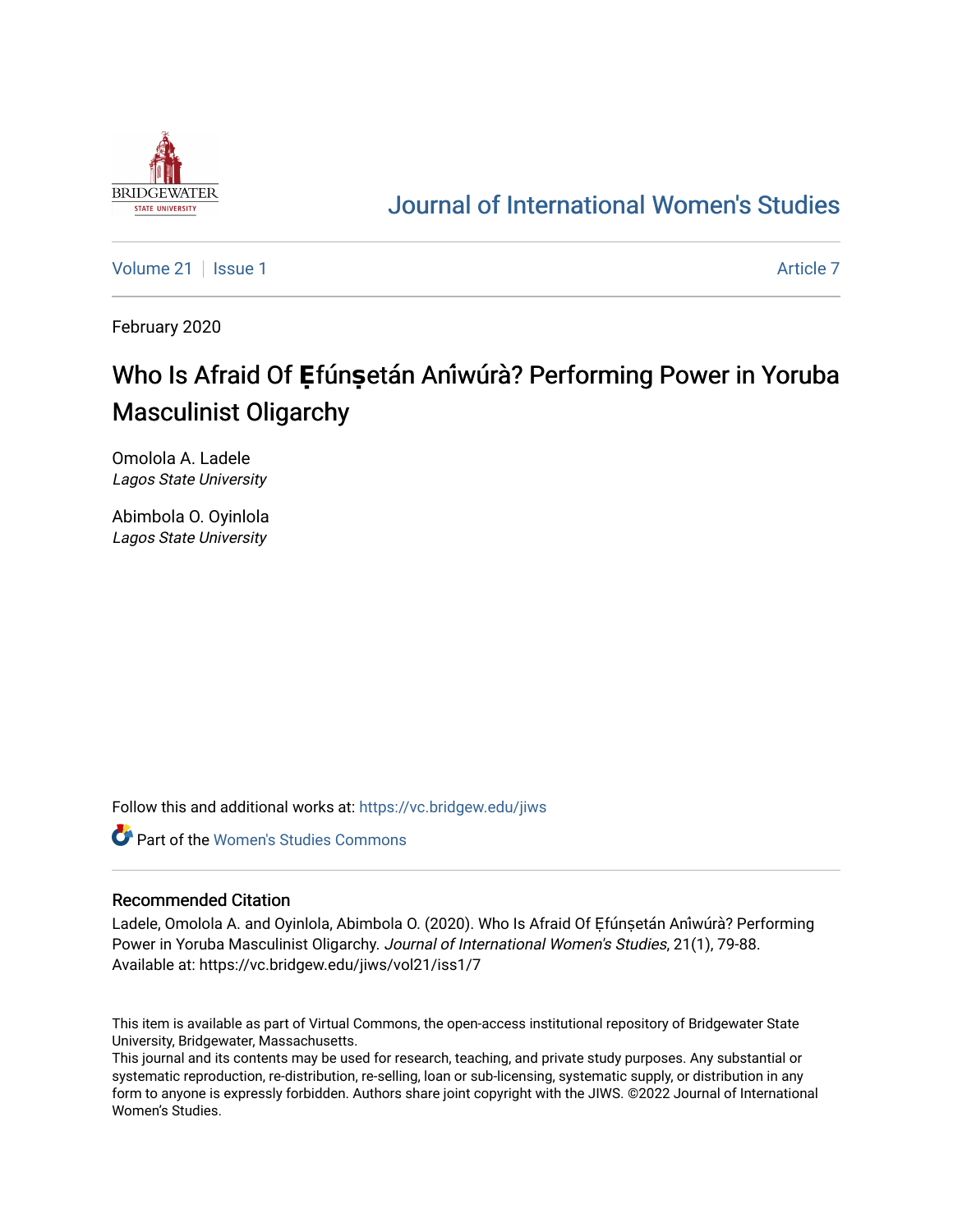#### Ladele and Oyinlola: Performing Power in Yoruba Masculinist Oligarchy

This journal and its contents may be used for research, teaching and private study purposes. Any substantial or systematic reproduction, re-distribution, re-selling, loan or sub-licensing, systematic supply or distribution in any form to anyone is expressly forbidden. ©2020 Journal of International Women's Studies.

### **Who Is Afraid Of Ẹfúnṣetán Aníwúrà? Performing Power in Yoruba Masculinist Oligarchy**

By Omolola a Ladele $^1$  $^1$  and Abimbola O. Oyinlola $^2$  $^2$ 

#### **Abstract**

The iconic Yoruba female personage of Efúnsetán Aníwúrà has, in several studies, been vilified; and at a first glance, it would seem that Akinwunmi Isola's eponymous protagonist and heroine of that play reinforces the image of a villainous, wicked and self-centred woman. Contextualized within the Yoruba socio-political and economic national narratives of the late  $18<sup>th</sup>$  and early  $19<sup>th</sup>$  centuries, this image appears both problematic and complexly contradictory. It is therefore useful to appropriately recuperate and verify the status of Efúnsetán Aníwúrà within the backdrop of Yoruba cultural context. This is illustrated through a feminist re-reading of Efúnsetán's actions and character against the grain of the Yoruba masculinist cultural backcloth and the uneven devolution of powers of her time. In this essay, we make the argument that Isola's heroine astutely resists and rejects the cultural prescriptivism and master narratives of the powerful masculinist oligarchy of that period. We therefore suggest that in spite of Isola's seeming pejorative representation of Efúnsetán, the chieftain adumbrates possibilities for more equitable gender relations in her time.

*Keywords*: Ẹfúnṣetán Aníwúrà, Yoruba cultural context, Masculinist oligarchy, Feminism, Nigeria

<span id="page-1-1"></span>conferences and these have also been published in reputable journals.

1

<span id="page-1-0"></span><sup>1</sup> Omolola A Ladele is currently a Senior Lecturer in the Department of English, Lagos State University, Nigeria where she teaches several graduate and undergraduate level courses including: African literature, Postcolonial literature, Women and Gender Studies, Feminist literature, and literary theory. She has presented academic papers at international and local conferences in North America, Europe, the Middle East, and Nigeria. Many of these have appeared in peer-reviewed local and international journals. She is manuscript reviewer of local and international journals and she is, currently, Co-editor of *LAPES –the LASU papers in English Journal*. <sup>2</sup> Abimbola O Oyinlola is a Senior lecturer in the Department of African Languages, Literatures and Communication Arts, Lagos State University, Nigeria. She specializes in Yoruba Literary Drama and Film. She is currently working on her doctoral thesis. She has presented academic papers in in local and international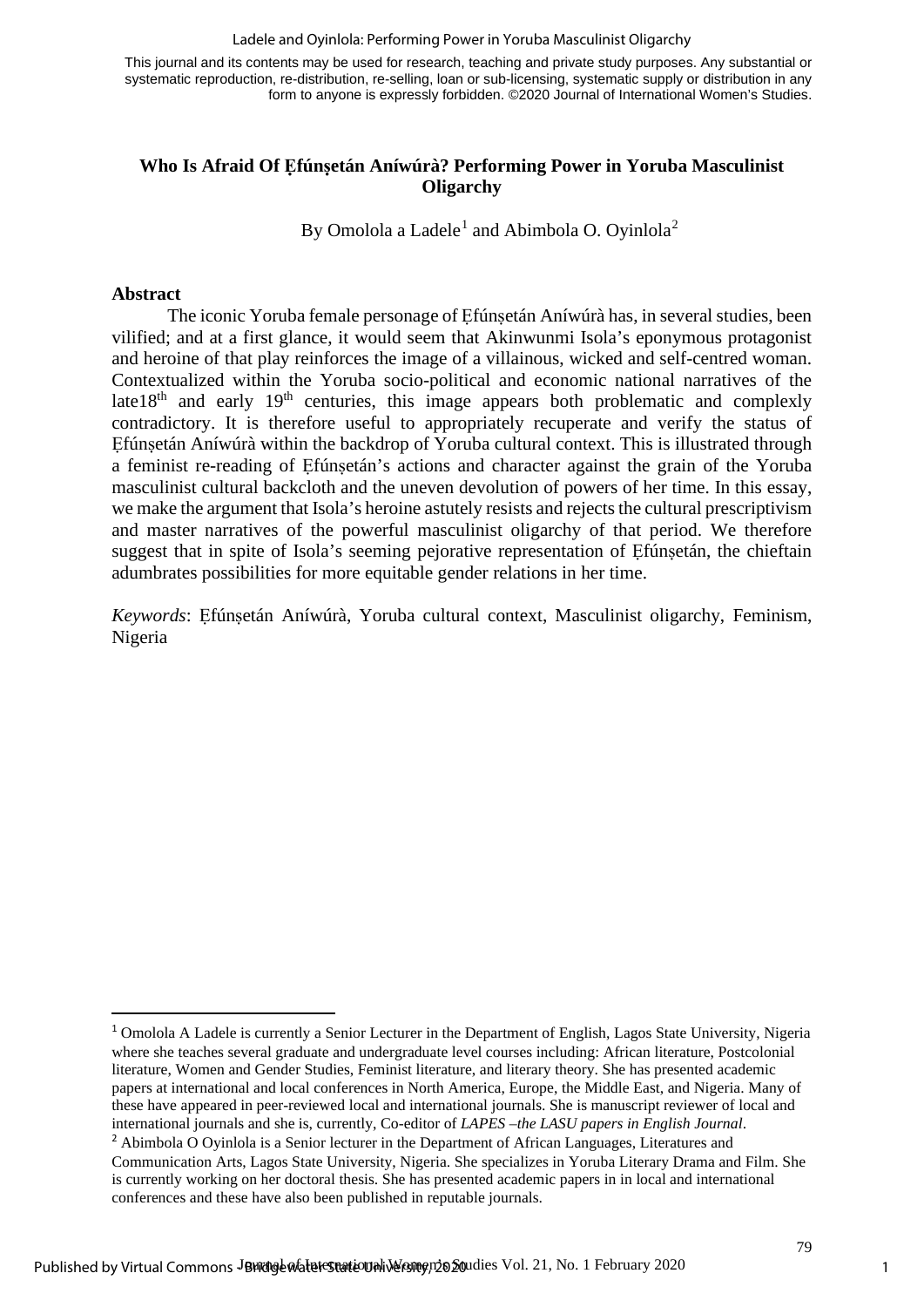#### **Introduction**

Ẹfúnṣetán, *Ìyálóde*  One who has horses and rides them not The child who walks in a graceful fashion. Adekemi Ogunrin! The great hefty woman who adorns her legs with beads Whose possessions surpass those of the Aare Owner of several puny slaves in the farm. Owner of many giant slaves in the market. One who has bullets and gunpowder, And spends money like a conjurer. The Ìyálóde who instils fear into her equals. The rich never give their money to the poor. The Ìyálóde never gives her wrappers to the lazy. (A panegyric of Ẹfúnṣetán Aníwúrà. Awe, 1992: 65)

Within the context of the development of Nigerian literary, artistic and cultural productions, Akinwunmi Isola's fictional expressions are both prodigious and revolutionary. With a writing career that spans well over the last half century, Nigeria's Isola—playwright, poet, novelist, critic and cultural theorist—is, indisputably, eminent in the ranks of other notable African writers. Irrefutable about Isola's colossal stature is his indefatigable commitment to and advocacy for the use of the Yoruba language as medium for artistic expression and cultural rejuvenation. Isola's potential strength is thus, considerably extensive when we understand that Yoruba is one of the largest ethnic groups in Sub- Saharan Africa and that the language is spoken and used widely in the Nigerian federation with resonances in other neighbouring West African countries including, Benin, Togo, and Ghana even up to parts of Sierra-Leone. Also, Yoruba survives in some South American countries as well as in some parts of the Caribbean.

Writing in the Yoruba language thus places Isola in two significantly eminent genres or traditions of Nigerian literature. He bestrides two distinct traditions in the development of Nigerian literary-scape; on the one hand, Isola belongs among such writers as J. F. Odunjo who made popular the Yoruba primer series: *Alawiye Yoruba Readers* published by Longman in the seventies. Also, in Odunjo's repertoire are two novels published by African University Press: *Omo Oku Orun* (1964) and *Kuye* (1978). Isola is also in the company of Afolabi Olabimtan who wrote two novels: *Oluwa L'O Mejo Da* and *Kekere Ekun* – both were published by Macmillan in 1966 and 1967 respectively. Again, Isola also compares with the poet, actor, journalist and writer: Adebayo Faleti, among others who write exclusively in the indigenous language explicitly for the purposes of cultural transformation.

It is interesting to note that while providing some historical perspective on Yoruba intellectual history, Toyin Falola (2000) notes that even though some of these writers were outside of the academy, many did not have the skill and talent of Odunjo and Delano (17). Falola's comments thus underscores the importance of these writers using the Yoruba language. On the other hand, however, Isola simultaneously belongs in the company of Soyinka, Rotimi, Osofisan, Omotoso, and Sowande who Dele Layiwola (1991) describes in an his essay: 'The Radical Alternative and the Dilemma of the Intellectual Dramatist in Nigeria' as 'intellectual dramatists' who are university-based exponents of the tradition (64) These intellectual dramatists, as identified by Layiwola and including Isola, may be further situated within the continuum of cultural activism in the country. Possibly in recognition of the value of their works, many of the works of these writers have benefitted from translations from Yoruba into English and other European languages. With regards to Isola's works, the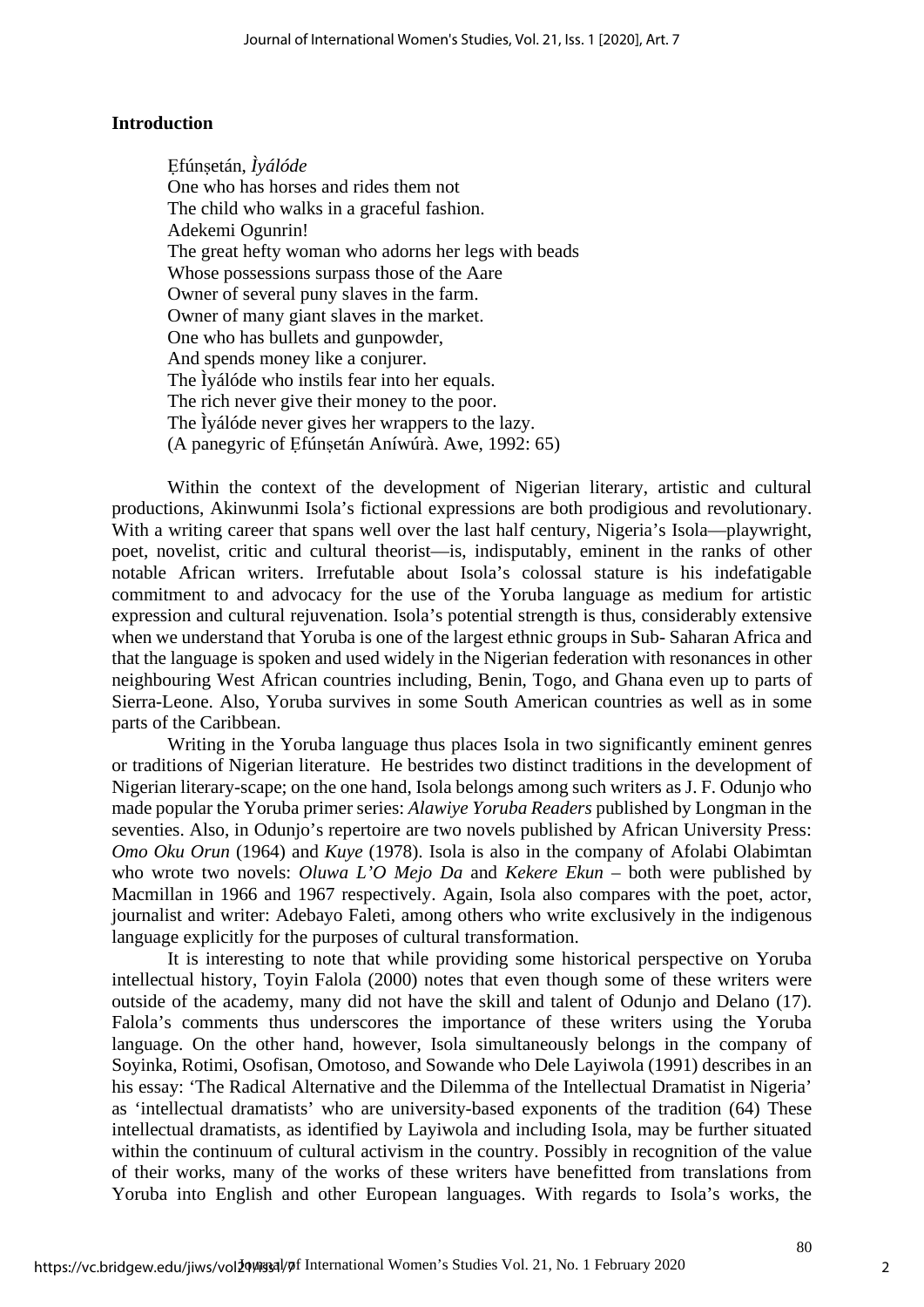outstanding efforts of the translator, Pamela J. Olubunmi Smith, is important. Not only has Smith translated D.O Fagunwa's *Igbo Olodumare* into *The Forest of the Almighty* (1986) she has also translated Isola's plays: *Efunsetan Aniwura Iyalode Ibadan and Tinubu, Iyalode Egba: Two Historical Dramas* (2004) as well as his collection of juvenile stories— *Treasury of Childhood Memories* (2016) – an English translation of *Ogun Omode*.

In terms of the title of this essay, we are tangentially indebted to Osofisan's 1978 play titled—*Who's Afraid of Solarin?* and this is, particularly, in terms of its thematic content. Some background perspective is useful here to properly understand the connections between both titles. Osofisan's play reverberates with Gogol's 1836 play, *The Government Inspector*. There is also a possibility that Osofisan may be remotely indebted to Edward Albee who wrote the play: Who's Afraid of Virginia Woolf? which was first staged in 1962 which is itself a takeoff on the fairy tale line: "who's afraid of the big bad wolf" from Hans Christian Anderson's *Three Little Pigs*. Yet, indeed, our title is even more critically connected with Toril Moi's essay— 'Who's afraid of Virginia Woolf? Feminist Readings of Woolf' in *Sexual/Textual Politics Feminist Literary Theory* (1986). In the essay, Moi points out that in spite of her best intentions, Woolf did not enjoy wide acceptability with feminist critics of her time including Elaine Showalter (Moi, 133). Thus, like Solarin and Woolf, Iyalode Ẹfúnṣetán even though revered was greatly feared and misunderstood possibly because she lived ahead of her time.

#### **Isola's** *Ẹfúnṣetán Aníwúrà***:**

Efúnsetán Aníwúrà is an actual historical figure whose legendary story is quite popular in Yoruba folk lore. But while Ẹfúnṣetán was a historical figure, some details of the facts of her life and times may have been lost or corrupted as a result of a lack of adequate documentation. Nevertheless, Efúnsetán's story has overtime provided impetus for imaginative writing, historical, sociological, religious and even psychological inquiries. Akinwunmi Isola's 1970 play, *Ẹfúnṣetán Aníwúrà* Ìyálóde *Ibadan* which won the 1966 Yoruba Literary Competition Prize instituted by the Pan-Yoruba socio-cultural group—the Egbe Iginle Yoruba is based on this popular lore. Efúnsetán had attained to the highest position of Iválóde—a honorary, yet highly revered position available to only one woman at a time during the reign of a king, in the expansive Ibadan kingdom of Yoruba people.

As the Director of women affairs, or First Lady of the ruling council, this positon places the Ìyálóde in the all-male decision-making council of the king. In Isola's play, Efúnsetán attained to the highly revered position of the Ìyálóde during the reign of Ààrẹ Látoósà sometime in the eighteenth century and no other Ìyálóde has gained the kind of tremendous power or status of Ẹfúnṣetán before or since that time. The fictive Ẹfúnṣetán like her historical prototype, is an industrious entrepreneur, having extensive trade relations within and outside of the Yoruba kingdom as well as with the colonial authorities of her time. She traded in military hardware as well as in the highest currency of the time— slaves; and was a major supplier of these to the ruling king and others outside of her domain. Ẹfúnṣetán was however, childless and this becomes a sore point for her. Isola's version of her story suggests that on account of this point she became notoriously wicked and combined with her tremendous financial and military power, she is deemed to pose a serious threat to the reign of Ààrẹ Látoósà. The Ààrẹ, in conspiracy with the other members of his council, decided to oust Efúnsetán. In the fray, Efúnsetán is captured and taken to the king's palace where she becomes a public spectacle having fallen from grace. Rather than be subjected to public ridicule, shame and ignominy, Efúnsetán takes her own life.

In her reading of Isola's *Ẹfúnṣetán Aníwúrà*, Ogunleye (2004) painstakingly goes over historical documents to demonstrate the convergences and divergences with historical facts in Ishola's play, as well as to also demonstrate that Isola makes 'a selective interpretation and modification of history' through which the playwright achieves his 'male-centric designs'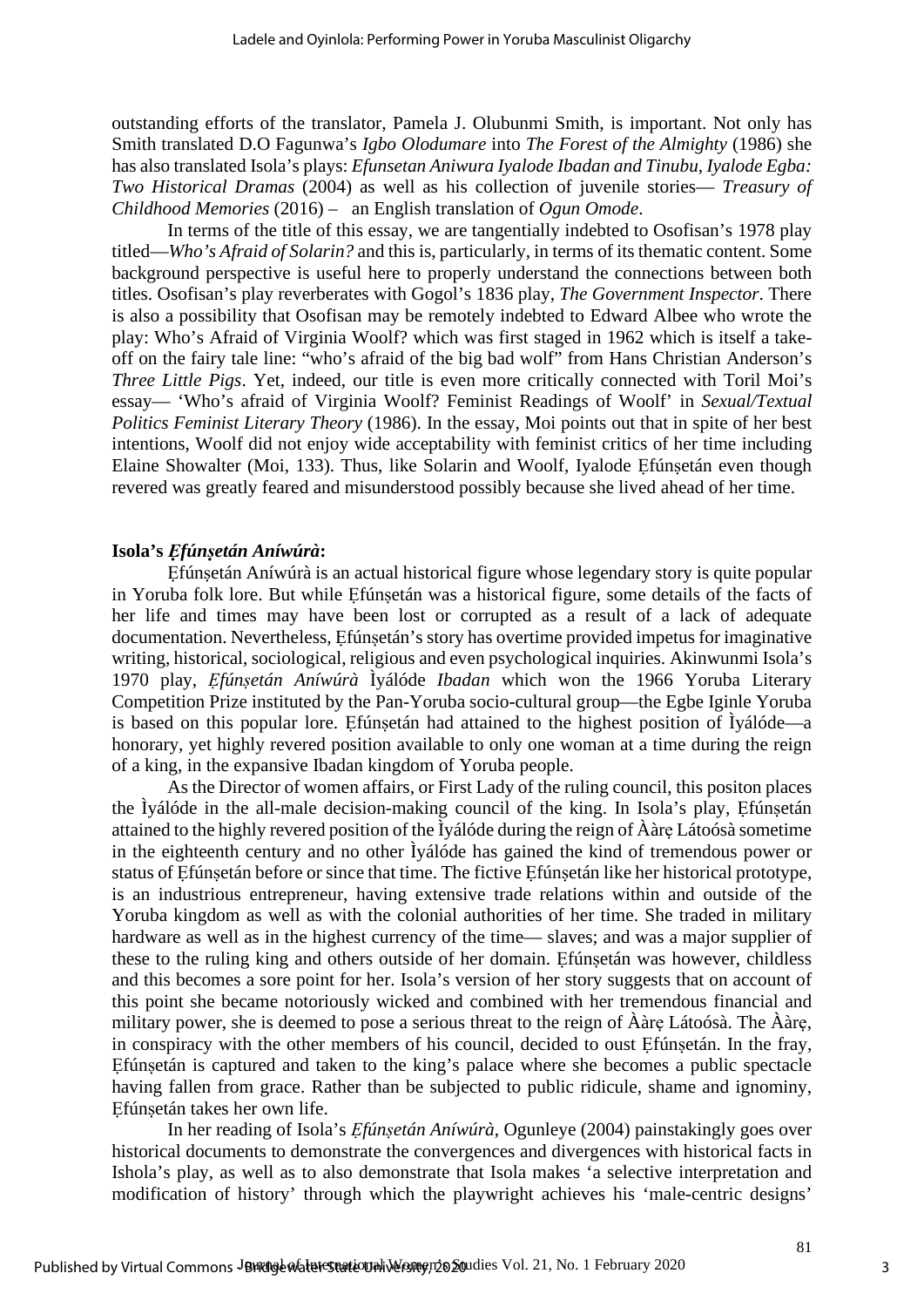(Ogunleye, 306). Also, in calling attention to the distinctions between 'feminine themes' and 'feminist themes' Ogunleye attempts to understand the gender environment of the playwright's vision. To this end, the critic makes the point that with feminine themes, a writer may centralise women who may not necessarily be empowered; at any rate, such women are often portrayed as 'choiceless, disempowered [and] sexually oppressed' while on the other hand, the feminist themes portray the woman as empowered both socially and politically' (304). She goes further to suggest that feminine themes usually appear in plays written by male authors just to massage their male ego. It is however important to note that femininity as a theme is much broader than Ogunleye's suggestion. Feminine themes may occur in feminist literature even where the feminine has been defined and controlled by patriarchies. While Ogunleye's position may not be altogether justifiable going by the thematic thrusts and ideological positions available in some of the plays of writers like Osofisan and even some of the other historical plays by Isola, it may be more useful to do a feminist reading as this essay does, in order to understand the position and nature of Ẹfúnṣetán Aníwúrà in Isola's play.

Indeed, Ogunleye seems to proceed from an overly-determined premise that Isola was overtly 'male-centric' in his portraiture of Efúnsetán arguing that Isola's gynaecophobia results in his demonization of Efúnsetán Aníwúrà. Whereas, in her view, [king] Ààre Látoósà was a more pronounced villain than Efúnsetán ever was, yet he is portrayed almost as a saint and a crusader while Ẹfúnṣetán is portrayed as satanic' (311). Also corroborating Ogunleye, Adelakun (2017) holds that the playwright in a bid to make her character (Efúnsetán) more dynamic and memorable, created a malevolent figure without any redeeming virtue (149).

Therefore, in our attempt to appropriately evaluate the legendary and iconic figure of Efúnsetán Aníwúrà, we place her first, within the vibrant context of Yoruba lore and traditions. Within this context and according to the gender structures of the land, women, both mythic and real-were significantly accorded respect, recognition, and honour. We however note that the pre-colonial Yoruba kingdom was typically patriarchal and regardless of such compelling argumentations of Oyewumi (1997), such gendered structures privileged the men. Nonetheless, Yoruba women of pre-colonial times could, within their spaces, achieve great socio-political and economic statuses. Especially exceling in the area of trade, for instance, women emerged as formidable entrepreneurs of international repute. In several other fields of endeavour, Yoruba women prove to be indomitable, resourceful and vivacious; a few examples will suffice here.

Take, for instance, Oya, the deified wife of Sango, god of thunder. Oya, as popular lore records, is said to be a successful trader, her extensive reputation was well known throughout Yoruba kingdom and its environs. But Oya is also reputed to be a complexity of sweet and fearless; a mystical embodiment of feminine power. Oya's mysterious feminine power enables her to confront, rein in and control the fiery temper of her husband, Sango, thus, often saving him from disaster. But Sango's powerful narrative somewhat overwhelms and eclipse's the lesser known story of Oya. Thus, Oya's important story is often elided in Yoruba narratives perhaps as evidence of skewed gender discourses. Another important female Yoruba legend is Osun— well known as progenitor of humanity and goddess of the river; and as healer—she continues to be worshipped in contemporary times because of her indisputable ability in providing children to the apparently barren. Indeed, there is a commemorative annual festival held in her honour in the state of Osun in Nigeria and in other Diasporas of Yoruba communities around the world. Also, Moremi Ajasoro is reputed to be a beautiful, Ile-Ife princess who gives up her privileged position in the palace to become a captive slave in the hands of Ijunmu people who had continually raided and pillaged her people. Moremi converts her legendary beauty to military strategy thus subverting the battlefront /masculinity narrative. Through espionage, Moremi uncovers the secrets of the military strength of her captors. Having gained the required knowledge, she surreptitiously returns to her homeland and reveals the secrets to the warriors of her village. On the strength of this information, the Ife warriors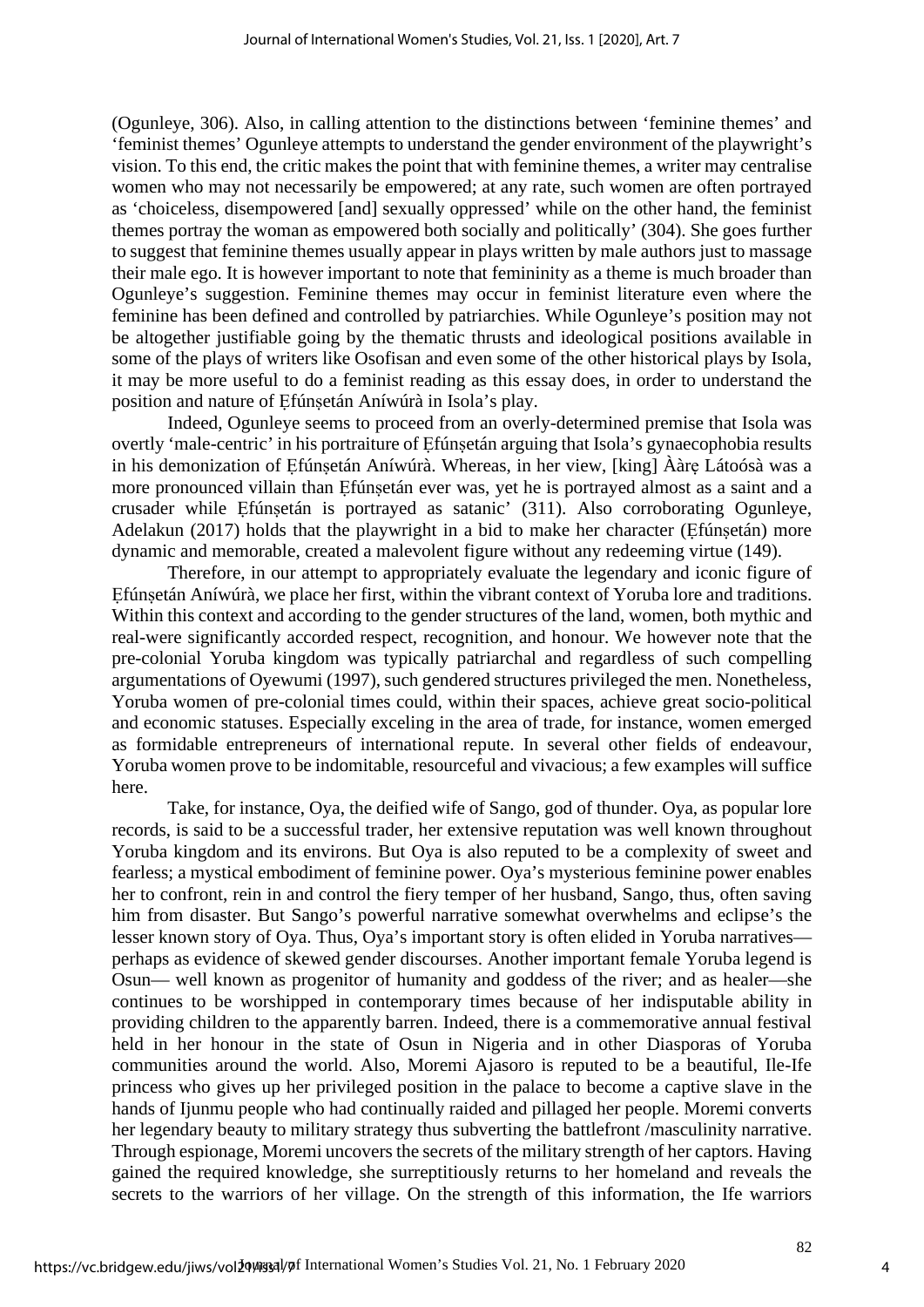ultimately route their oppressors and thus re-establish their superiority. Moremi thus becomes a national hero.

In spite of the outstanding roles of these remarkable Yoruba women in popular lore, it is regrettable that these important stories are threatened by lack of accurate documentation and circulation of these. And perhaps more critically, because women are not often in control of these historical discourses within the culturally gendered institutions of Yoruba kingdom, the prevailing perspectives often presented illustrate the prejudices of the mostly male composers.

It is thus within this backdrop that we situate our study of Isola's heroine— Efúnsetán Aníwúrà, the eponymous protagonist of that play which Nigerian film director, Tunde Kilani, recently turned into a movie. Several studies have investigated various aspects of Isola's historical plays examining, for instance, the intrinsic elements of these plays as Adejumo does in 'Satirical Elements of Akinwunmi Isola's Drama' (2008) and several of the articles carried in *Emerging Perspectives on Akinwunmi Isola* (2008) which is perhaps the most seminal study on the author and his works to date. Also, foremost Nigerian historian and feminist, Awe, has carried out extensive studies on the institution and person of Iválóde Efúnsetán Aníwúrà such as in: *Nigerian Women: A Historical Perspective* (1991, 2001). Other scholars across various humanistic fields have also studied the legend—Efúnsetán Aníwúrà. For instance, Ilesanmi's study (2011) presents a psycho-historical study of Efúnsetán in which the critic suggests that the Ìyálóde became 'a bitter, heartless and a monster (sic) dreaded by society' (37). Olukoju's (2010) study provides a historio-economic perspective to the study of Ẹfúnṣetán. In this present study, however, we attempt to enlarge critical discourse on Isola's portrayal of Ẹfúnṣetán, drawing a more composite picture by calling evidence from the content of the play which illustrate the many aspects of the cultural context in which the play occurs.

#### **The Iyalode: Person / Institution**

It is perhaps useful to differentiate between the institution of the Ìyálóde and the person of Ẹfúnṣetán Aníwúrà especially because the operational dynamics of the position may not necessarily always coincide with the personality of the induvial. Also, significantly differentiating the character of Efúnsetán Aníwúrà, Ìyálóde Ibadan, is the portraiture of Efunroye Tinubu, who was Ìyálóde Egba, covering the lucrative axis of Lagos, Abeokuta up to Badagry. In real life, Efúnsetán and Efunroye Tinubu were contemporaries and great friends. Interestingly, Isola in his play— *Olu Omo: Ìyálóde Egba* (1983) depicts Madam Tinubu, the Ìyálóde, as more benign and compassionate.

Further to this, it is also important to note that Nigerian Womanist theorist after Alice Walker-- Okonjo-Ogunyemi (1997) provides clear elucidation on the Ìyálóde phenomenon. In this dichotomy, the individual has to, in every sense of its meaning, embody the full significance and authority of the position to which she has been called to function. Possibly stemming from her earlier Womanist<sup>2</sup> persuasion, the critic argues that women are significantly valorized within Yoruba cultural context, calling attention to the fact that Yoruba women; as wife or mother, hold honorific positions. Therefore, as mother within the public space, the Ìyálóde position is 'filled by an illustrious, older woman who is politically recognized by being formally installed to minister as mother in the public domain' (45). In other words, the Ìyálóde fulfils a political and psychological responsibility to the community based on the 'honorific role attached to motherhood by men and the piety they show to their menopausal mothers' (45). In addition, Ogunyemi foreshadows the potential powers of the Ìyálóde remarking that while 'the younger woman writhes in the servility attached to wifehood, the older woman relishes her newfound power over her son's household and community. Part of her authority thus derives from people's fear of her alleged occult power. (46). Thus, as an older mother or perhaps more succinctly, public mother of her community, the Ìyálóde wields enormous sociopolitical and metaphysical powers that may ordinarily overshadow her individuality.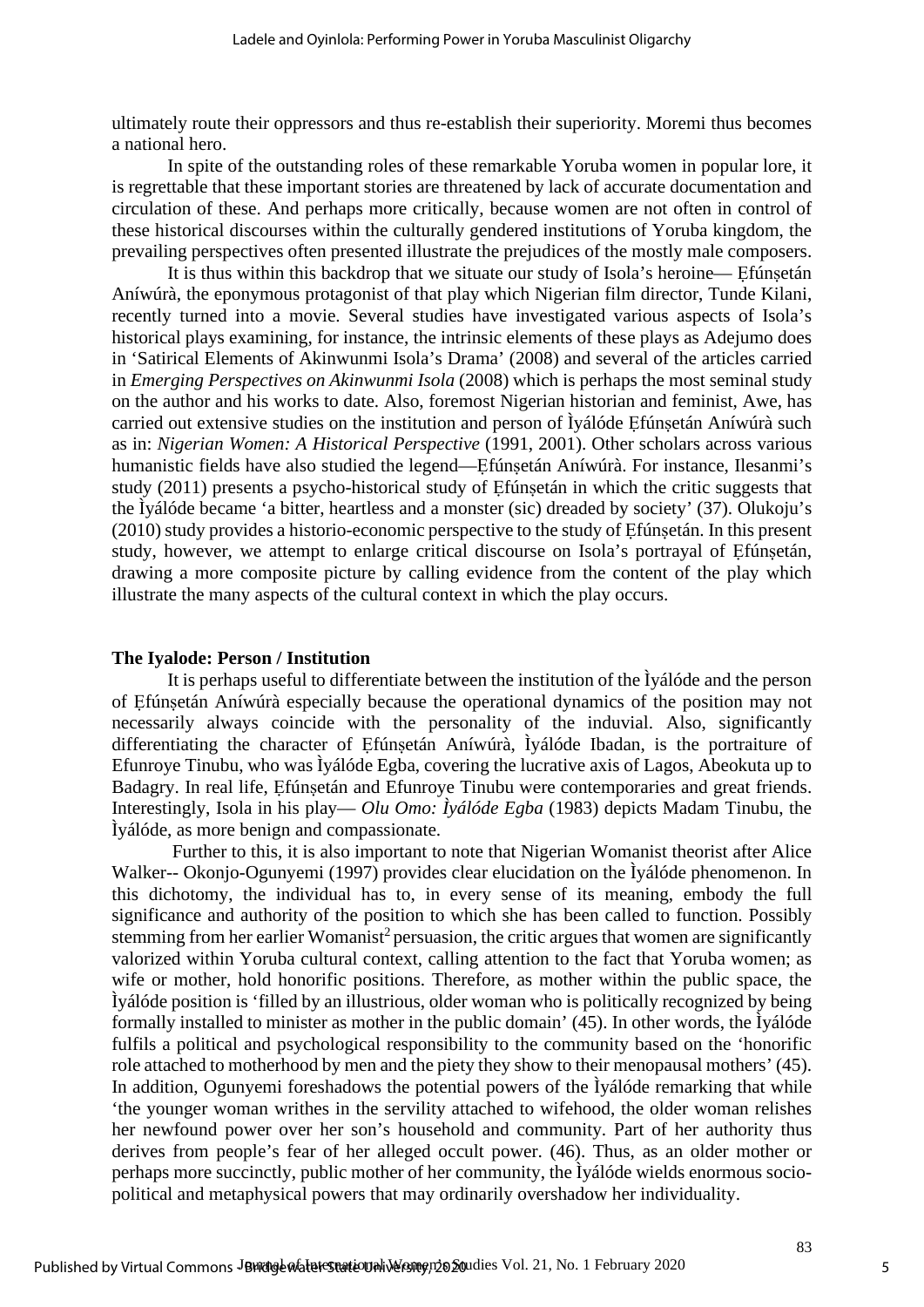As delineated here, among Yoruba people, women with demonstrable capabilities are able to attain to the highest ranks in the land. Thus, for instance, the position of Ìyálóde is especially reserved for a deserving woman who is selected to represent the women of the community in the king's palace and ranked equally among other titled chiefs who are mostly male. This makes the Ìyálóde something of a feminist/cultural activist, who is highly revered among the women in the entire Yoruba nation. As the highest female titled chief— the Ìyálóde's powers are quite extensive. Sometimes, also doubling as warlord or military strategist for the entire Yoruba nation, as the Moremi epic demonstrates, the Ìyálóde's extensive retinue of slaves, arms and ammunition were often times, deployed in the war programmes and the expansionist projects of the ruling king. Thus, the Ìyálóde exerts tremendous spiritual, political, military and financial influence throughout the extensive Yoruba kingdom. In contemporary parlance, she may be equivalent to an ambassador plenipotentiary as the various studies of Awe, Olukoju, and Ilesanmi attest.

We must however, state without equivocation, that the Yoruba nation of Efúnsetán's time was typically patriarchal. Thus, while women seemingly wielded tremendous power, it is clear that powerful masculinist oligarchies, inevitably, often defined, controlled and limited the potentials and capabilities of women including that of the Ìyálóde. Thus, in spite of her seeming established official position and power, any Ìyálóde would necessarily be conscious of her limitations; recognizing her pre-constituted subject position. Indeed, Awe calls attention to the possibilities of exclusion the Ìyálóde may experience not withstanding her exalted position. This, according to Awe's observation, was a 'big disadvantage, she [the Ìyálóde] was always outnumbered as the only female in any decision-making body… (196). In order for the Ìyálóde to therefore negotiate this seeming conundrum, Awe suggests that:

A great deal of what she could achieve would depend on at least two important factors: (1) the qualities of the Ìyálóde—her personality, her dynamism, and her political astuteness; and (2) the political milieu within which she operated. (198).

Thus, following Awe's argument, it is instructive to understand that Isola's Efúnsetán lived in a world that privileged maleness and her operational space was limited by masculinist constraints. We must also understand that in early nineteenth century Yoruba kingdom, masculinity was associated with female conquests and so women were often the objects of male aggression and violence and as such female bodies were sites for the expression of male prowess. Knowing all these intuitively and experientially, it is clear that the institution of the Ìyálóde is at once self-contradictory; simultaneously empowering and yet restrictive. This point therefore, reinforces the idea that femininity may be circumscribed by the masculine and, at any rate, as we have demonstrated earlier, femininity is distinct from feminism.<sup>3</sup>. Thus, as Isola's play unfolds, Efúnsetán is caught between the public demands of her patriarchal society, as it makes demands on her maternal and mothering capacities which appear to be at variance with her radical feminism as an individual. This, therefore marks a significant turning point in our understanding of Ìyálóde Efúnsetán.

6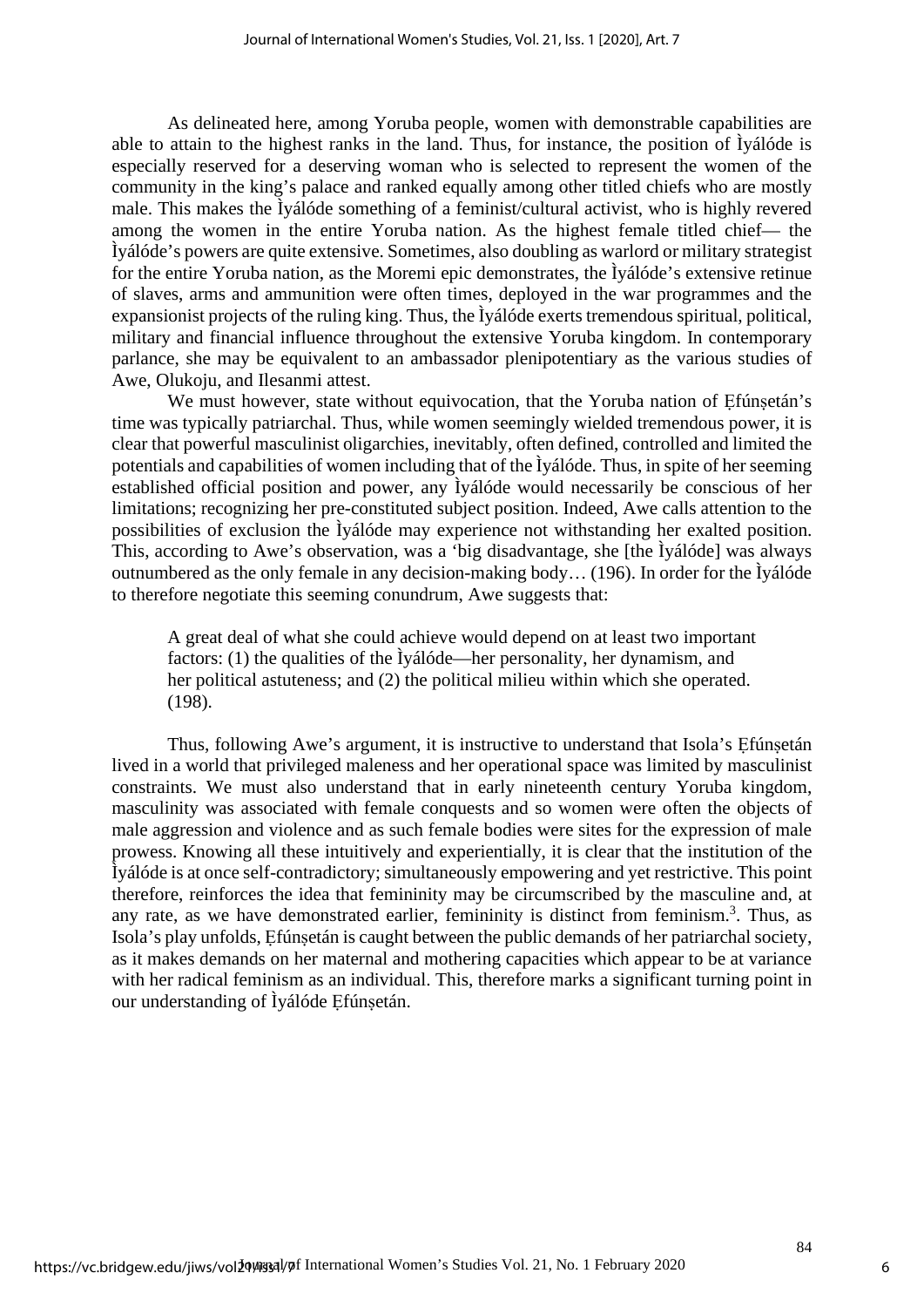#### **Dialogues of Silence: Negotiating Alterity and Agency**

In Isola's play, we encounter Ẹfúnṣetán Aníwúrà as a woman who had already attained the highest title in the kingdom. While we do not see her in Aare Latoosa's palace, or in any great socio-political arena negotiating power with her male counterparts, we see her in the domestic space of her rambling household and large retinue of slaves. This space is crucial in understanding Efúnsetán, her role and function. As Ìyálóde—public mother, Efúnsetán's role is in the king's palace/ public domain, thus by placing her within the confines of a domestic space, it seems that, perhaps, the playwright deliberately controverts Ìyálóde's position by a sleight of hand. Isola seems to reverse the powerful lyálóde narrative—stripping Efúnsetán of her institutional powers.

Beyond this and, regardless of the Ìyálóde's achievement of tremendous acclaim within the Yoruba kingdom, the subsisting, masculinist culture and traditions that merely paid honorific homage to her and other women in the community, innocuously, limit or restrict her powers and influence. In a dramatic twist, however, even as she interacts with other characters, especially her slaves, Efúnsetán does not conform to traditional expectations of nurturance associated with mothering/motherhood. Thus, as she attempts to redefine herself on her own terms: Ẹfúnṣetán, in a self-conscious and radical process, turns on its head her own symbolic impotence symbolized by the trappings of her official position of 'public mother'. Efúnsetán turns around the institutionalised and stereotypical images of the compassionate, kind-hearted woman and dramatically rejects and negates motherhood. In Isola's play, Efúnsetán had lost her only daughter during childbirth thus as a result of this misfortune and according to Adelakun (2017), Efúnsetán is portrayed by the playwright as 'violently anti-maternal and irrationally evil' (149). What is more, Isola accepts that he casts Efúnsetán in a negative light, a statement which underscores the degree of the playwright's commitment to historical truth.

Other critics account for Efúnsetán's negative portrayal using extraneous historical material suggesting that she is reacting to the painful loss of her only daughter and child during childbirth. Thus, in their view, an inconsolable, embittered and vengeful Efúnsetán unleashes terror on even the most vulnerable in her society—her slaves. Not only does Ẹfúnṣetán personally unleash terror, she also has surrogates who embody the dreadful powers of their commander. Thus, when Ogunjimi, the poor farmer, is deemed to have trespassed on Efúnsetán's oil-palm farm, her slaves do not hesitate to beat the old man to a pulp and injuries he sustained in this incident lead to his death shortly after. Such is the flagrant, vicious, and aggressive power that Efúnsetán seems to embody and Ilesanmi (2011) explains this using a psychological disorder theory. Ilesanmi further explains this as the playwright's tilting of the work towards the 'androcentric cultural and social leaning of [the] Yoruba race'; proceeding to suggest that:

His focus was more on the psychotic and sadistic states of this woman rather than on her heroic exploits and economic achievements. He presented her as a wicked cruel, callous bitter, heartless monster dreaded by all and saw her as one whose grip of terror on the society was loosed by the concerted efforts of Ibadan warriors led by Ààrẹ Latoosa (38).

There is no respite from the intractable portrayal of Efúnsetán as a wicked monster portrayed through the various incidents played out in Isola's drama. The infamous exemplar is her unwritten law which forbids any emotional or sexual interaction among the slaves or with any persons in the community. Thus, male or female, to go against Ìyálóde's law was to face the guillotine in a most gruesome, public killing. This means Efúnsetán's slaves were forcibly castrated or emasculated, albeit with subtlety and without any genital cutting. This is perhaps a reflection of Ẹfúnṣetán's symbolic impotence as Ìyálóde; gesturing also, her frustration with an institution that did not significantly empower her. Forming the central kernel in the play's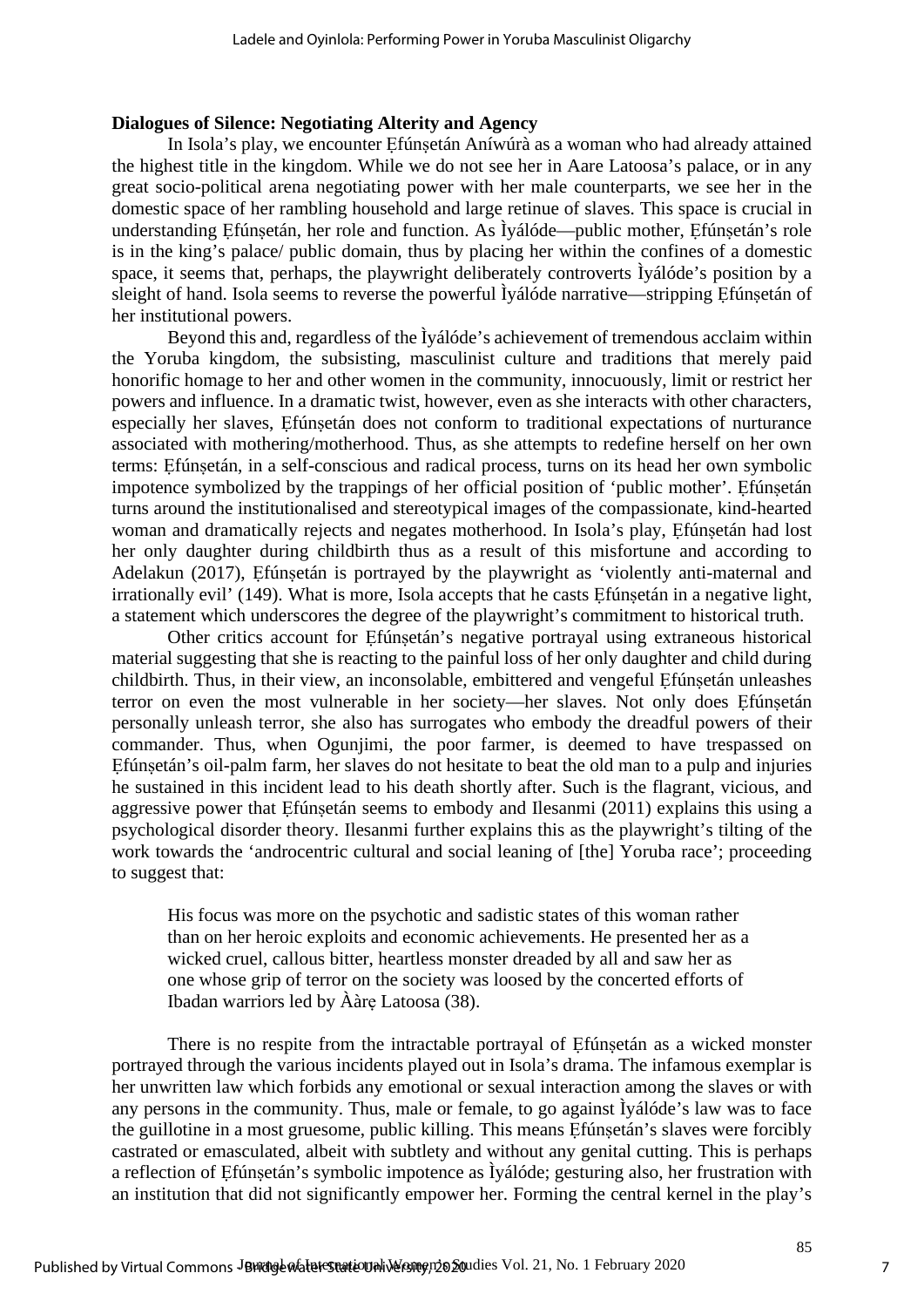dramatic conflict is that two of Ẹfúnṣetán's slaves are caught by the Ìyálóde's 'draconian' law and every attempt to persuade Ẹfúnṣetán not to allow the full weight of her law to fall on the two love birds: Adetutu and Akinkunle/Itawuyi, fall on deaf ears.

Efúnsetán's seeming contrariness attains an unprecedented peak even as the other chiefs try to dissuade Efúnsetán from taking her hard line. They are completely flummoxed, and fearing for their own lives, they persuade the King, Ààrẹ Látoósà, who is himself confused, to call her to order. We must understand the precarious position for the chiefs and even the king if Ẹfúnṣetán is allowed to carry out her plans. It is however significantly revealing that Látoósà and his council of chiefs (of course, excluding Ẹfúnṣetán) appear morbidly petrified by Efúnsetán's seeming asexuality—an attribute that is often associated with having extraordinary metaphysical powers. Thus, in their clandestine conversation, Láwọyin, exclaims:

*Láwọyin: kíni káti gbọ́ pé obìnrin kan soso, Àní obìnrin lásánlàsàn, Ni o n da gbogbo wa láàmú báyìí* 

Interpretation: Láwovin: It is unheard of that it is only one woman, just a mere woman; That is troubling all of us in this manner (57).

From this excerpt it is clear that the male chiefs feel sourly slighted by Efúnsetán's provocative audaciousness. Therefore, in order to stem the tide of the consequences of such daring opposition to their manliness, they move to utterly quell their colleague's powers. It must also be understood that within the Yoruba kingdom of the life and times of Efúnsetán, slaves were commonly used as sex objects for the sport of the men and especially the chiefs. Therefore, Efúnsetán, in their imagination, was deliberately undermining their free access to women's bodies including that of her slaves. Within the patriarchal setting of the play, this is completely unheard of and unacceptable. Thus, invoking the nobility of their moralisation, the chiefs and the king move against Efúnsetán to depose her and avert what they would consider a public slight on their masculinity. As Ògúnléye avers, all pleas to Efúnsetán to rescind her decision fall on deaf ears portraying her as a 'rabid apostate, having neither recognition nor respect for God' (312).

But perhaps we should understand also that as an astute entrepreneur and one who maintained a section of the army, Efúnsetán had to maintain strict discipline within the ranks. Thus, as a woman activist, her actions may be her attempt to protect women's sexual autonomy, and therefore dignity in the face of intense pressures and sexual demands from the men. In this bid, Ìyálóde Ẹfúnṣetán's position may be at once innovative and radical and her seeming vicious astuteness is therefore her attempt to prevent the male oligarchy symbolised by Ààrẹ Látoósà and his male chiefs from manipulating her singular effort for their own selfpreservation.

#### **Conclusion**

Several studies strenuously demonstrate Efúnsetán's negative portrayal and seem to account for the protagonist's 'wickedness' as resulting from too much power and the [loss of her only daughter and child during childbirth]. However, from this feminist study, we are able to call close attention to the character of Efúnsetán and her contentions within a predominantly masculinist oligarchy that effectively curtailed her powers. For instance, while her selection to the enviable and prestigious position as Ìyálóde is popularly determined by her affluence and other sterling qualities not only among the women but also in extensive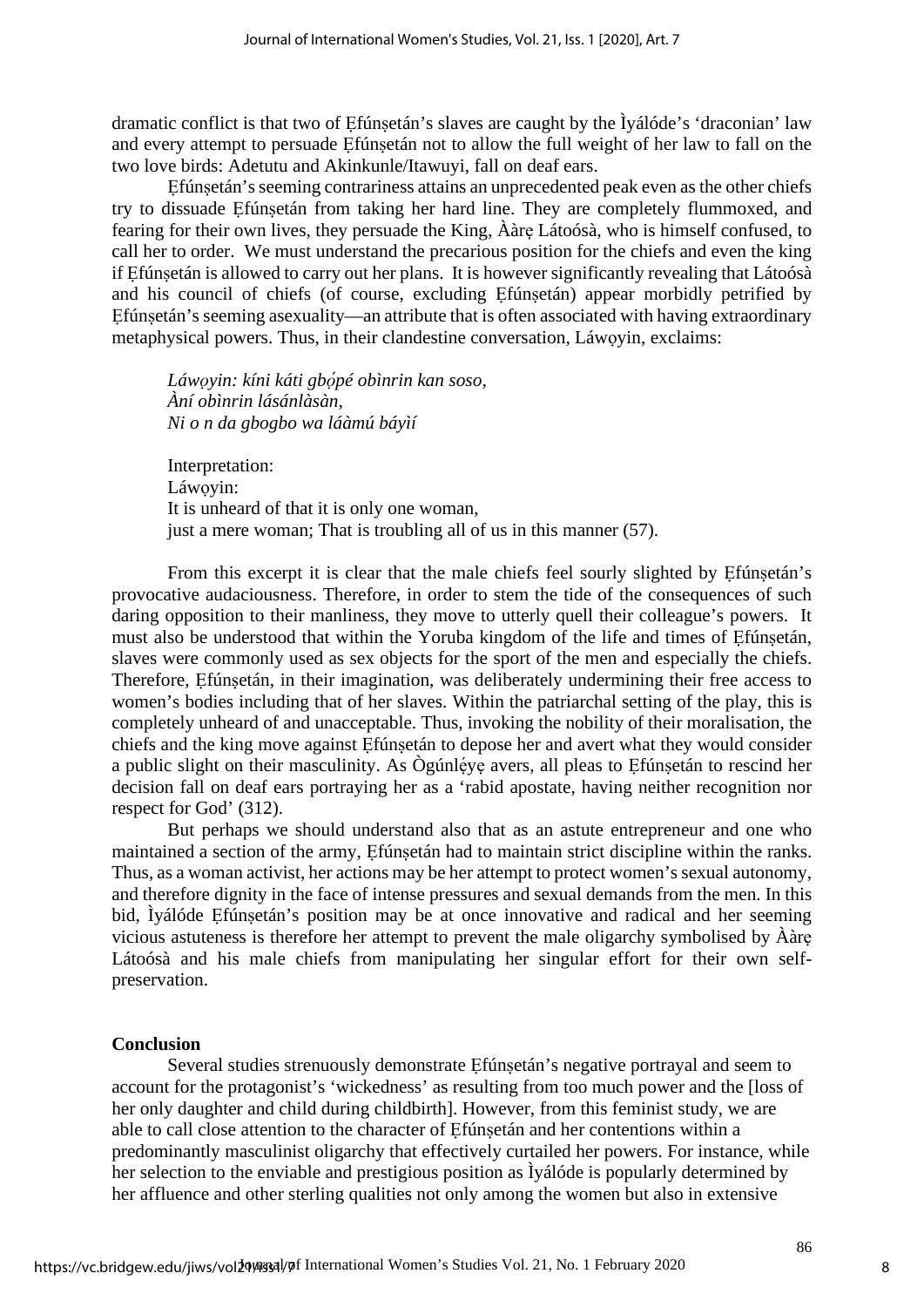trans-border domains; Ẹfúnṣetán's position is complexified by an innately contradictory, even oppressive reality. The contradiction is thus openly dramatized by Ìyálóde Ẹfúnṣetán the public mother who is ironically childless!

We also demonstrated that as the only female member of an entirely male parliament, Ẹfúnṣetán is rendered a minority— subject to exclusions as illustrated when she is deliberately excluded from the king's court when the matter of her so-called treasonable high-handedness is taken and she is not given the opportunity of a fair hearing. Thus, in what may then be seen as a conspiracy to safeguard their own position, the chiefs and Ààrẹ Látoósà take action against Ẹfúnṣetán. Note also their contemptuous disdain for Ẹfúnṣetán's sexuality as she is described as 'a mere woman' by Chief Láwọyin.

In captivity, Efúnsetán reveals that the treachery against her was a result of the conspiracy of the  $\hat{A}$ àre Látoósà who was envious of her wealth and power. Thus, as Efúnsetán navigates and resists the powerful mines of male oligarchy of her time, the Ìyálóde of Ìbàdàn, Ẹfúnṣetán Aníwúrà feels compelled to take extreme positions to confront the powerful sexist oppressions of her time. This feminist reading, therefore, substantiates the position that in spite of her seeming negative portrayals, Ẹfúnṣetán is, indeed, a great woman of her time who assiduously withstood popularly held traditions even in the face of personal jeopardy.

9